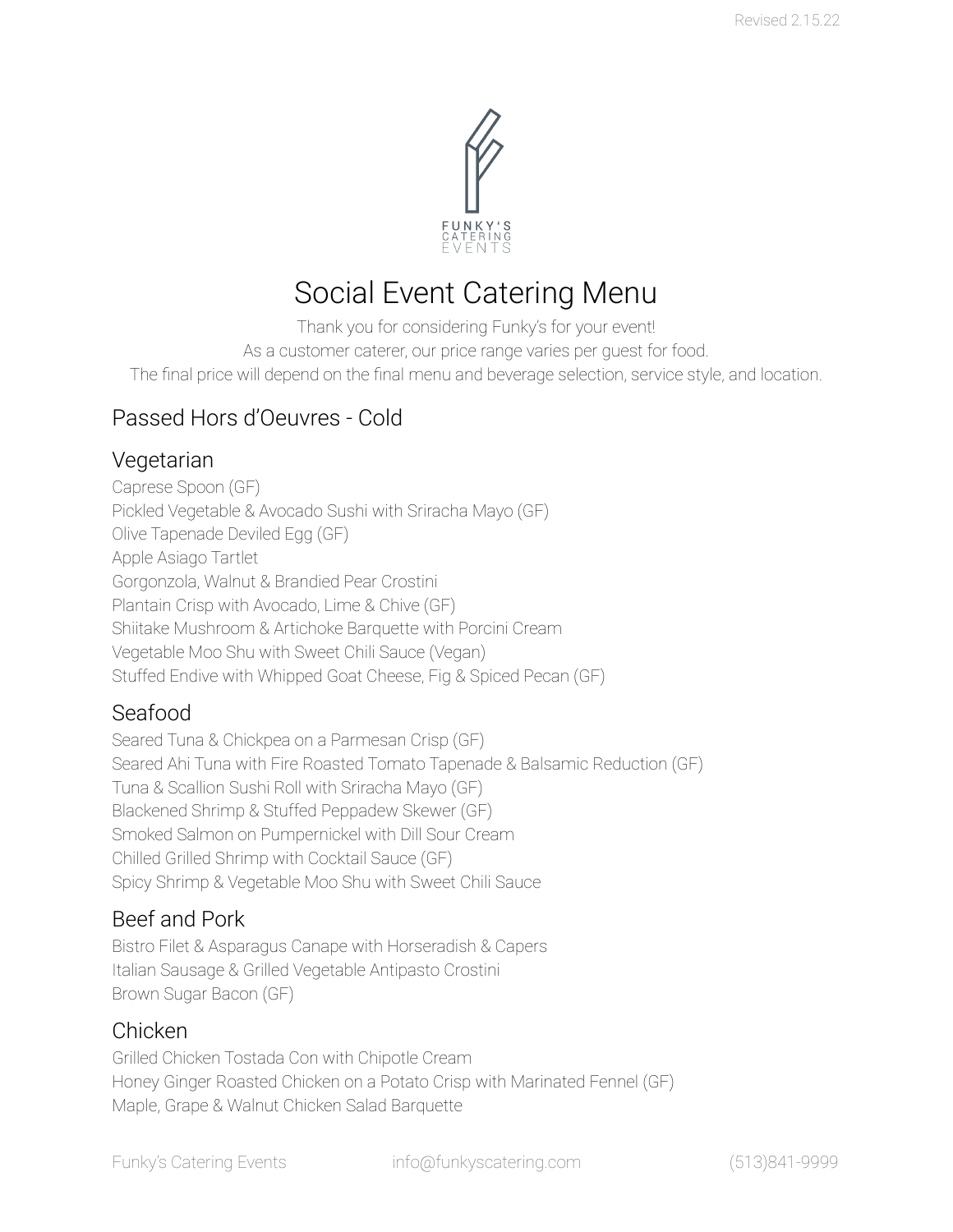## Passed Hors d'Oeuvres - Warm

#### Vegetarian

Brie & Poached Pear Crostini Mini Vegetarian Taco with Guacamole (GF) Baked Artichoke & Spinach Tartlet Black Bean Cake with Chipotle Cream Mustard-Ale English Cheddar Grilled Cheese with Tomato & Avocado Zucchini Pancakes with Tomato Confit & Goat Cheese Sundried Tomato & Feta Cheese Tartlet Spinach & Pine Nut Gougere Spanakopita

#### Seafood

Charleston Shrimp & Grits Canape (GF) Coconut Shrimp with Mango Chutney Bacon-Wrapped Scallop with Roasted Red Pepper Aioli (GF) Maryland Crab Cake with Remoulade Sauce Potato Latke with House Lox & Dill Creme Fraiche (GF) Pomegranate Glazed Salmon Canape with Plum Relish (GF)

#### Beef

Gourmet Pepper jack Pigs in a Blanket Flank Steak Crostini with Boursin Cheese, Pebre & Roasted Yellow Tomatoes Short Rib Toast with Garlic Aioli & olive Tapenade Mini Barbacoa Taco with Salsa Verde, Pickled Onions & Queso Fresco (GF)

#### Pork

Goetta Hanky Panky with White Cheddar Cheese Pork-Belly Pigs in a Blanket with Blue Cheese & Tequila Spiked Mustard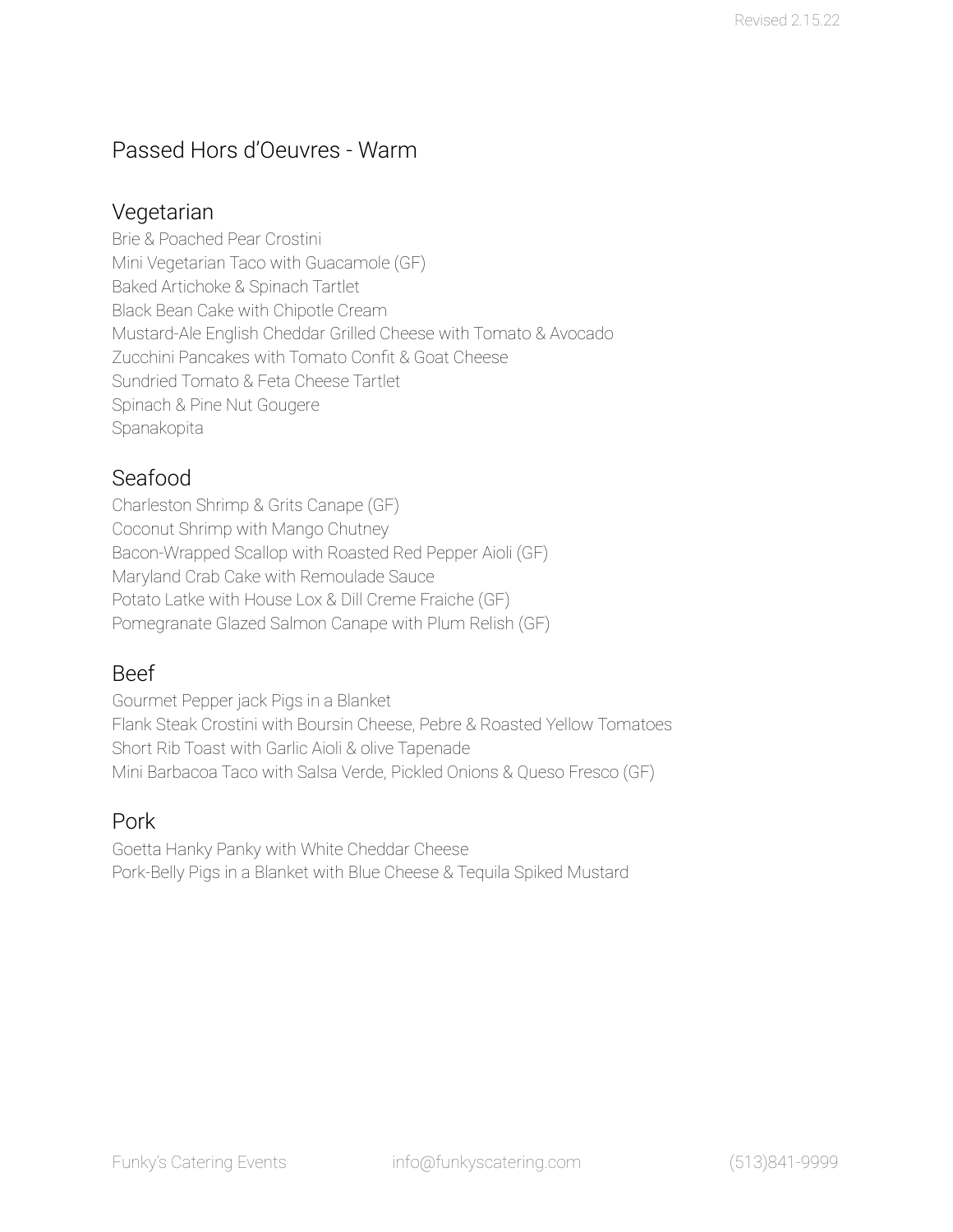## Plated Hors d'Oeuvres - Cold

## Displayed

Fresh Fruit (GF) Domestic & International Cheese Platter (GF) Grilled Vegetable Platter with Fresh Mozzarella (GF) Vegetable Crudite with Broccoli Ranch (GF) Chilled Grilled Shrimp with Cocktail Sauce (GF) Vegetable Moo Shu with Sweet Chili Sauce House Cured Lox with Traditional Garnish (GF)

## Bite-Size Displayed

Apple Asiago Tartlet Blackened Shrimp & Stuff Peppadew Skewer (GF) Caprese Spoon (GF) Olive Tapenade Deviled Egg (GF) Plantain Crisps with Avocado, Lime & Chive (GF)

## Dips & Spreads

Tomato, Goat Cheese & mozzarella Bruschetta (GF) Truffled White Bean, Mushroom & Asparagus Bruschetta (GF) Caramelized Onion, Gorgonzola & Almonds Cheesecake (GF) Roasted Red pepper, Sundried Tomato & Pine Nut Torta(GF) Seven Layer Southwestern Dip with House Made Tortilla Chips (GF) Roasted Tomato Salsa with Tri-Colored Tortilla Chips (GF) Black Bean & Corn Salsa with Tri-Colored Tortilla Chips (GF) Guacamole with House Tortilla Chips (GF)

## Hummus

Traditional with House Made Pita Chips Olive with house Made Pita Chips Roasted Red Pepper with House Made Pita Chips Seasonal with House Made Pita Chips

## Pinwheels

Turkey, Swiss & Pecan Italian Meats & Provolone Cheese Smoked Salmon & Cream Cheese Roast Beef, Cheddar & Horseradish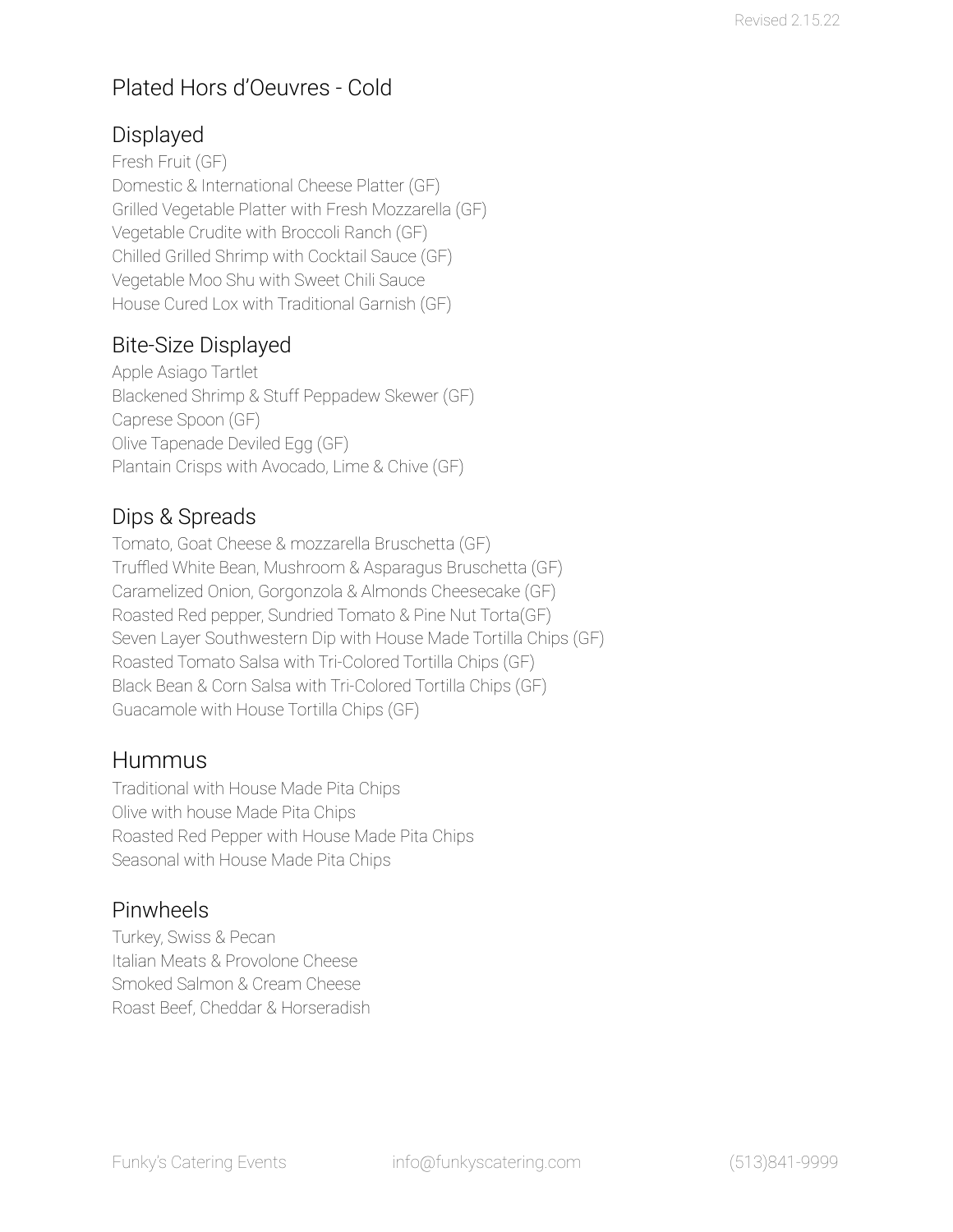## Plated Hors d'Oeuvres - Cold cont.

#### Rice Paper Summer Rolls

Thai Shrimp Summer Roll with Sweet Chili Sauce (GF) Curried Chicken & Vegetable Summer Roll with Thai Peanut Sauce (GF)

#### Charcuterie & Cheese Board

Assortment of Dried and Cured Meats, International Cheeses, Gourmet Olives & Peppadew peppers with Homemade Cheese Straws, Flatbreads & Crackers

#### Soup Shooter

Gazpacho

#### Mini Dinner Roll Sandwiches

Hummus & Roasted Vegetable Honey Ham Roast Turkey Roast Beef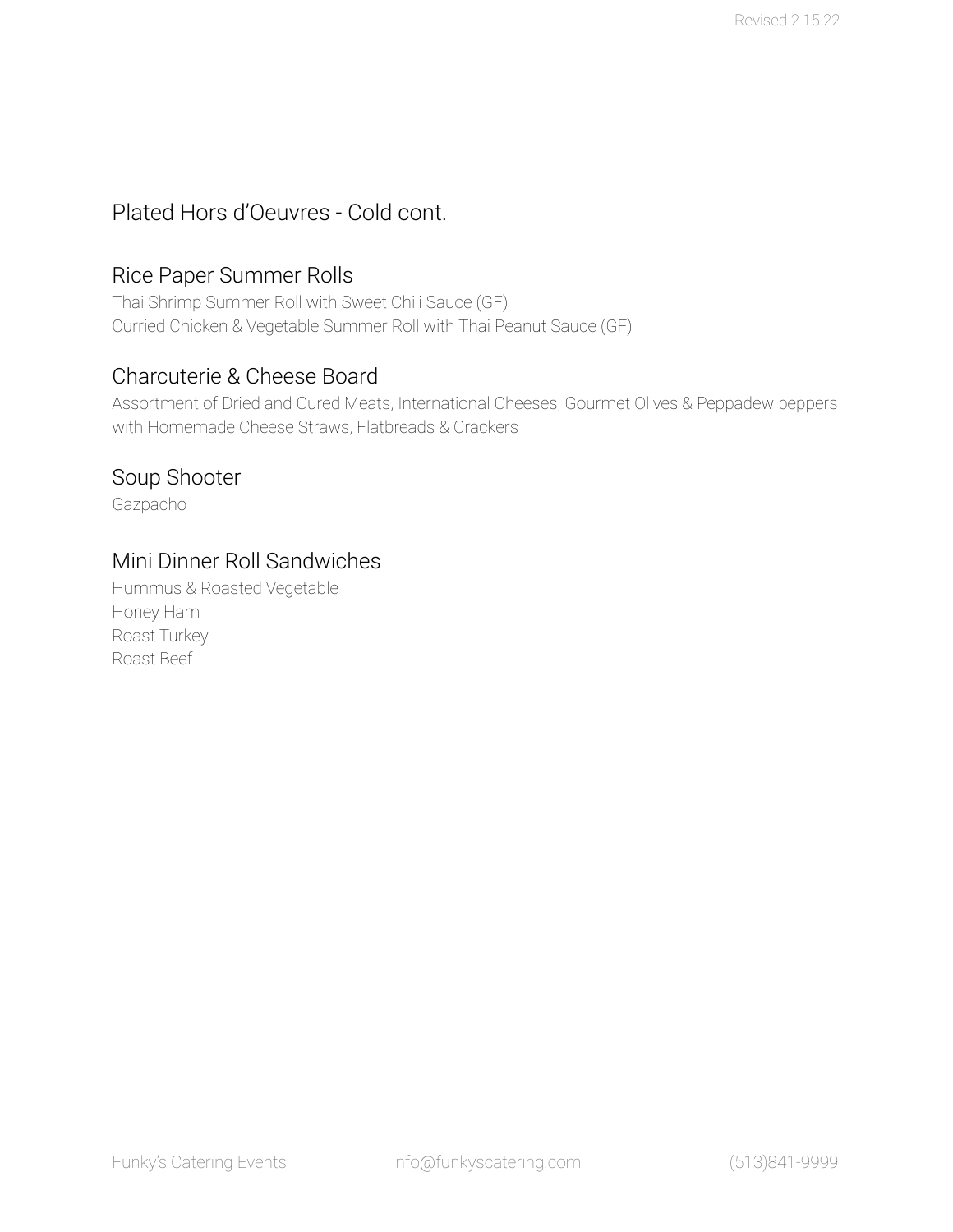## Plated Hors d'Oeuvres - Warm

## Displayed

Italian Sausage Mushroom Caps (GF) Ricotta & Fresh herb Mushroom Caps(GF) Funky's Cheese Wonton with Marinara Sauce

## Bite-Size Displayed

Bacon-Wrapped Chicken with Orange Maple Glaze (GF) Coconut Cashew Chicken Medallion with Banana Papaya BBQ Sauce Coconut Shrimp with Mango Chutney Goetta Hanky Panky with White Cheddar Cheese Gourmet Pepper Jack Pigs in a Blanket Maryland Crab Cakes with Remoulade Sauce Pistachio Crusted Chicken with Apple Chutney Sun-Dried Tomato & Goat Cheese Tartlet Spinach & Pine Nut Gougere

### Skewers

Sweet & Sour Pineapple Chicken (GF) Teriyaki Glazed Pork Beef & Sweet Pepper

## Meatballs

**Swedish** Barbeque Marsala Parmesan Crusted with Puttanesca Sauce Sweet & Sour Pineapple Sauce

## Hot Dips

Spinach & Artichoke with House Made Pita Chips Spinach Con Queso with House Made Tortilla Chips (GF) Chorizo & Black Bean with Scallions & Tri-Colored Tortilla Chips (GF) Smoked Chicken & Kale with House Made Pita Chips

## Winges with Celery and Blue Cheese Dressing

Garlic Parmesan (GF) Buffalo (GF) Honey Mustard Mango Teriyaki Grilled BBG (GF)

## Soup Shooters

Funky's Potato Soup with Bacon Cheddar Tomato Bisque with Fried Basil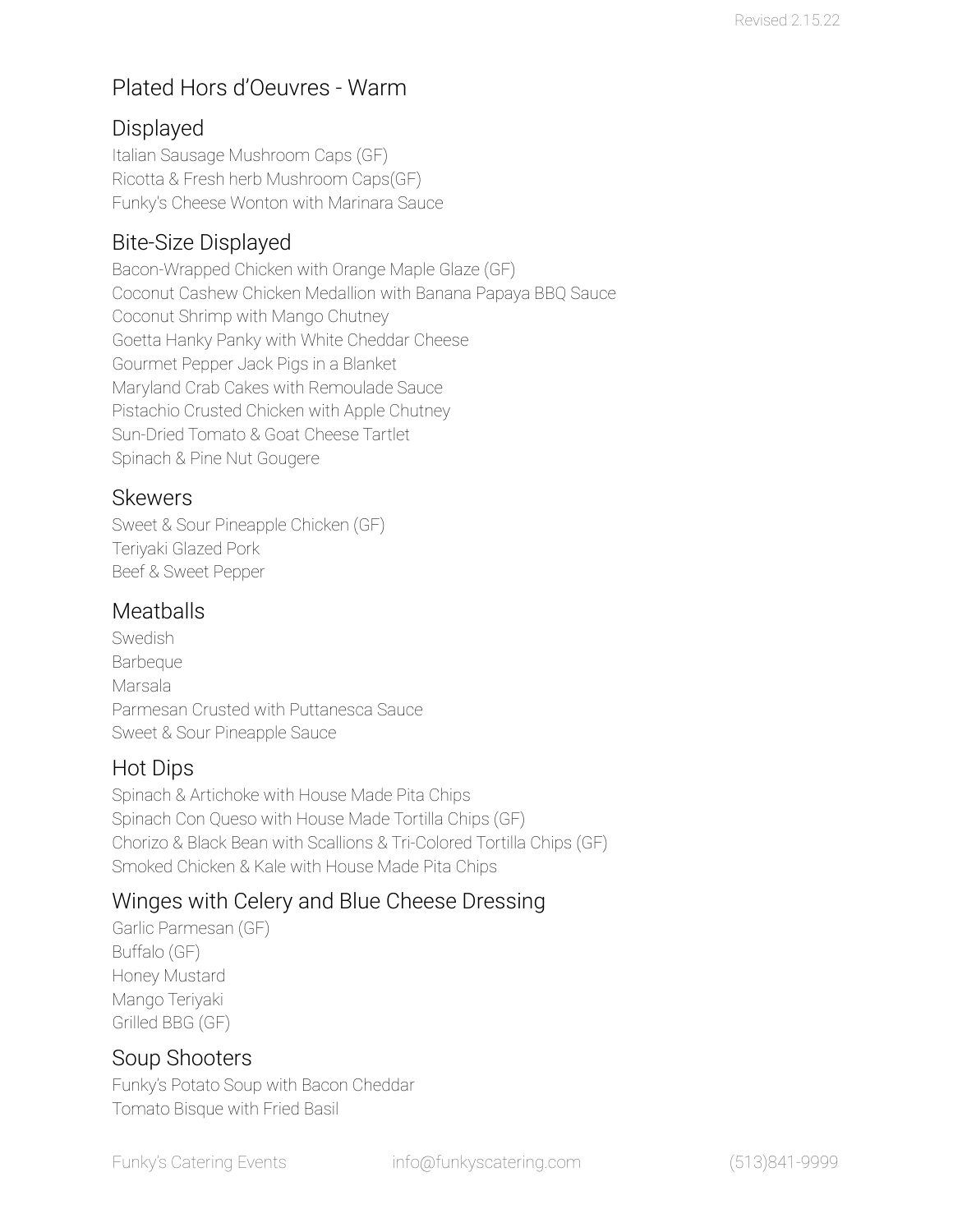## Entrees

Braised Beef Short Ribs (Choice of Demi-Glace) Gorgonzola Demi-Glace Grilled Beef Tenderloin with Garlic Compound Butter Roasted Poblano Reduction Demi-Glace Grilled Bistro Filet (Choice of Demi-Glace) Sundried Tomato Demi-Glace Bistro Filet au Poivre with Brandy Dijon Sauce Red Wine Demi Glace Sous Vide Roasted new York Strip Bourguignonne (\$1.50 PP upcharge) (Sliced with Red Wine Demi-Glace) Creamy Horseradish Beef Brisket with Onion Au Jus **Roasted Garlic Compound Butter** (Buffet or Family Style Only) Flank Steak (Buffet or Family Style Only)

## Amish Free Range Chicken Grilled Stuffed

Dijon Glazed Chicken with Mango salsa (GF) Serrano Ham Wrapped Chicken Breast Stuffed Lemon & Herb Marinated Chicken with Zucchini with Spinach & Manchego Cheese with Smoked & Tomato Tapenade (GF) entitled a paprika Cream (GF) Lemon Tarragon with Herbed Chicken Stock Spinach, Goat Cheese & Roasted Red Pepper Reductions (GF) The Stuffed Chicken Breast with Roasted Garlic &

Scallopini with Lemon Caper Veloute with Pesto Wine Sauce (GF) Scallopini with Sundried Tomato & Artichoke

Saltimbocca with Lemon Caper Veloute (GF) Dijon Glazed with Mango Salsa Milanese with Prosciutto & Roasted Tomato Chipotle BBQ Veloute

Milanese with Pomodoro Sauce Sous Vide Grilled Airline

#### Beef Sauces

Caper Veloute (GF) Traditional Caprese Stuffed Chicken Breast

Veloute **On The Bone** (Buffet or Family Style Only)

Lemon & Herb Marinated with Zucchini & Tomato Tapenade (GF) Herb Crusted with Herbed Stock Reduction

## Pork

Parmesan Crusted Tenderloin with Apple Veloute or Sundried Tomato & Artichoke Veloute (GF) Prime Grilled Chop with Sundried Tomato 7 Artichoke Veloute (GF) Chipotle Marinated Tenderloin Medallion with Sweet Onion Marmalade (GF) Plum Hoisin Glazed Medallion with Rum Raisin Compote (GF)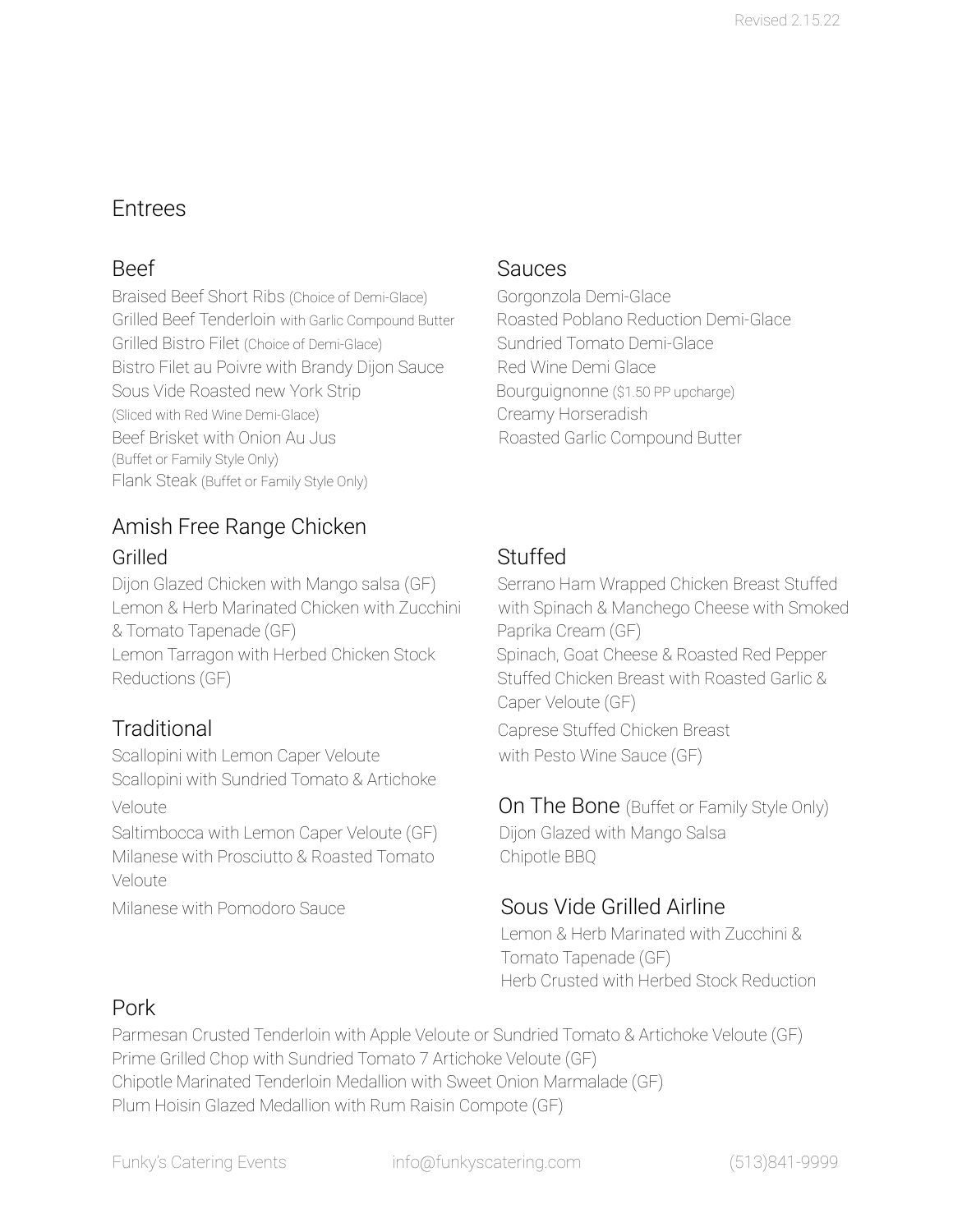## Fish

## Faroe Island Salmon from Scotland North Atlantic Cod

Maple Glazed Salmon au Poivre with Grilled Blackened Cod with Crab Shrimp Pineapple Pico de Gallo (GF) enterprise pontchartrain Teriyaki Grilled Salmon with Mango Salsa (GF) Citrus Roasted Cod with Chimichurri (GF) Grilled Salmon with Madra Curry Sauce (GF)

Blackened Grouper with Crab & Shrimp Pontchartrain Pan Seared Branzino with Herb Butter (GF) Grouper Veracruzana (GF) entitled by the Pan Seared Branzino with Tomato

Lemon Grilled Salmon with Dill Cream Sauce Roasted Cod with Ginger Soy Sauce Glaze (GF)

### Grouper Branzino

Tapenade (GF)

## Vegetarian

Roasted Vegetable & Manchego Tart with Red Pepper Pesto Butternut Squash Cannelloni with Spinach Cream Sauce Butternut Squash Ravioli with Brown Butter, Spinach & Almonds Campanelle with Sundried Tomatoes, Toasted Almonds, Asparagus & Pesto Aglio e Olio Bowtie Pasta with Spinach, Mushroom & Artichokes with Pesto Cream Sauce Root Vegetable Crepe with Boursin Cream Sauce Grilled Cauliflower Steak with Pesto Sauce (GF)

#### Vegan

Grilled Tofu with Roasted Vegetables & Tomato Sauce (GF) South African Ratatouille with Isrealu Couscous Quinoa Paella with Miso-Citrus Broth, Cashews & Kidney Beans (GF)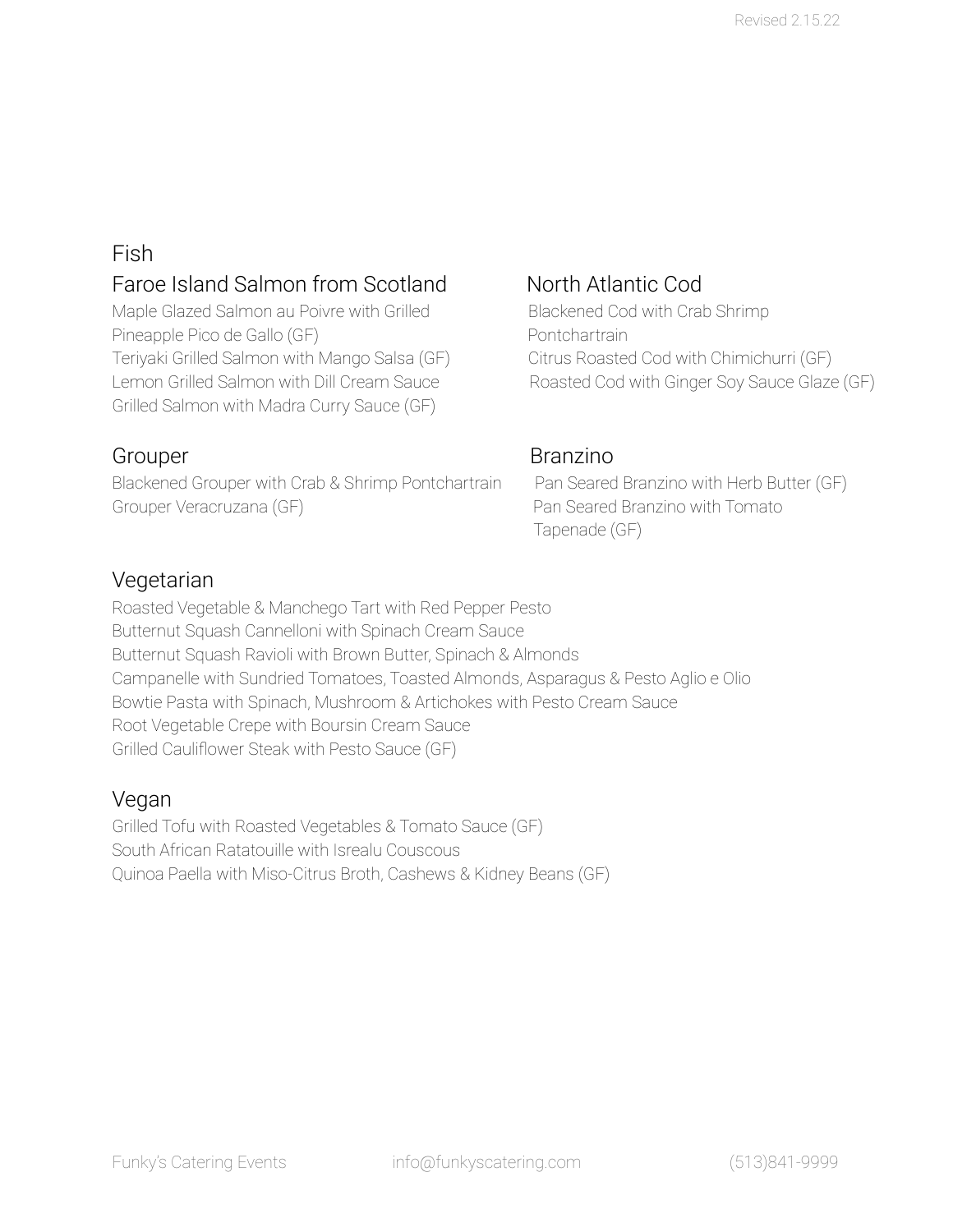## Accompaniments

#### **Starches**

Potatoes Romanoff (GF) Mascarpone Mashed Potatoes (GF) Roasted Garlic au Gratin Potatoes (GF) Parmesan Scalloped Potatoes Herb Roasted Red Potatoes (GF) Roasted Sweet Potatoes & Spiced Pecans (GF) Herb Roasted Fingerlings (GF) Kale & Roasted Red Pepper Risotto (GF) Spinach Basmati Rice (GF) Butternut Squash Rice Pilaf (GF) Ancient Grains - Quinoa, Farrow & Dried Berry Blend (GF) Mediterranean Isreali Couscous

## Vegetables

Julienned Vegetables & Green Beans Roasted Asparagus with Roasted Grape Tomatoes Charred Baby Carrots with Parsley Paprika Butter Lemon Scented Asparagus Grilled Haricots Verts Maples Glazed Carrots Grilled Seasonal Vegetable Medley Green Bean Almondine Herb Roasted Pattypan & Pearl Onion Blend Roasted Brussel Sprouts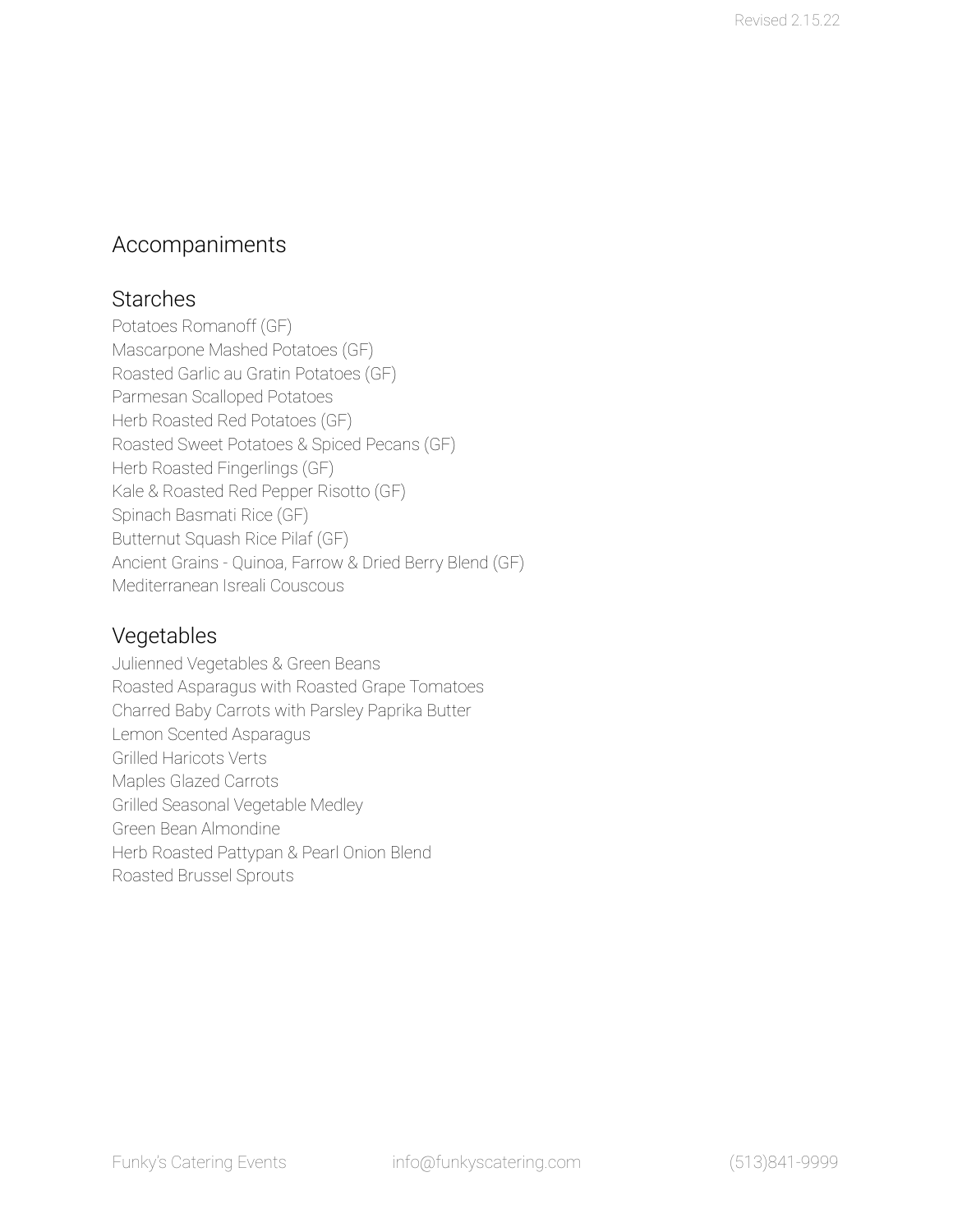### Pasta

Gluten Free Pasta Available with an Upcharge

## Vegetarian

Butternut Squash Ravioli with Brown Butter, Kale & Toasted almonds Campanelle with Sundried Tomatoes, Toasted Pine Nuts, Asparagus & Pesto Cream Sauce Butternut Squash Cannelloni with Spinach Cream Sauce Gnocchi with Foraged Mushroom Blend & Sage Cream Sauce Bowtie Pasta with Spinach, Mushrooms & Artichokes with Pesto sauce Vegetable Lasagna Pinwheels with Marinara Sauce & Aged Provolone Vegetable Lasagna Pinwheels with Marinara Sauce & Aged Provolone Sacchettini Alfredo with Asparagus & Blistered Tomatoes

#### Meat

Baked Gemelli & Meatballs in Red Sauce Meat Lasagne Pinwheels Gemelli with Italian Sausages & Pomodoro Meat Sauce

## Seafood

Campanelle with Shrimp & Tomato Vodka Sauce Campanelle with Salmon, Sundreied Tomato Sauce

#### Chicken

Campanelle with Chicken & Mediterranean Sauce Campanelle with Chicken & Pesto Cream Sauce Campanelle with Chicken & Tomato Vodka Sauce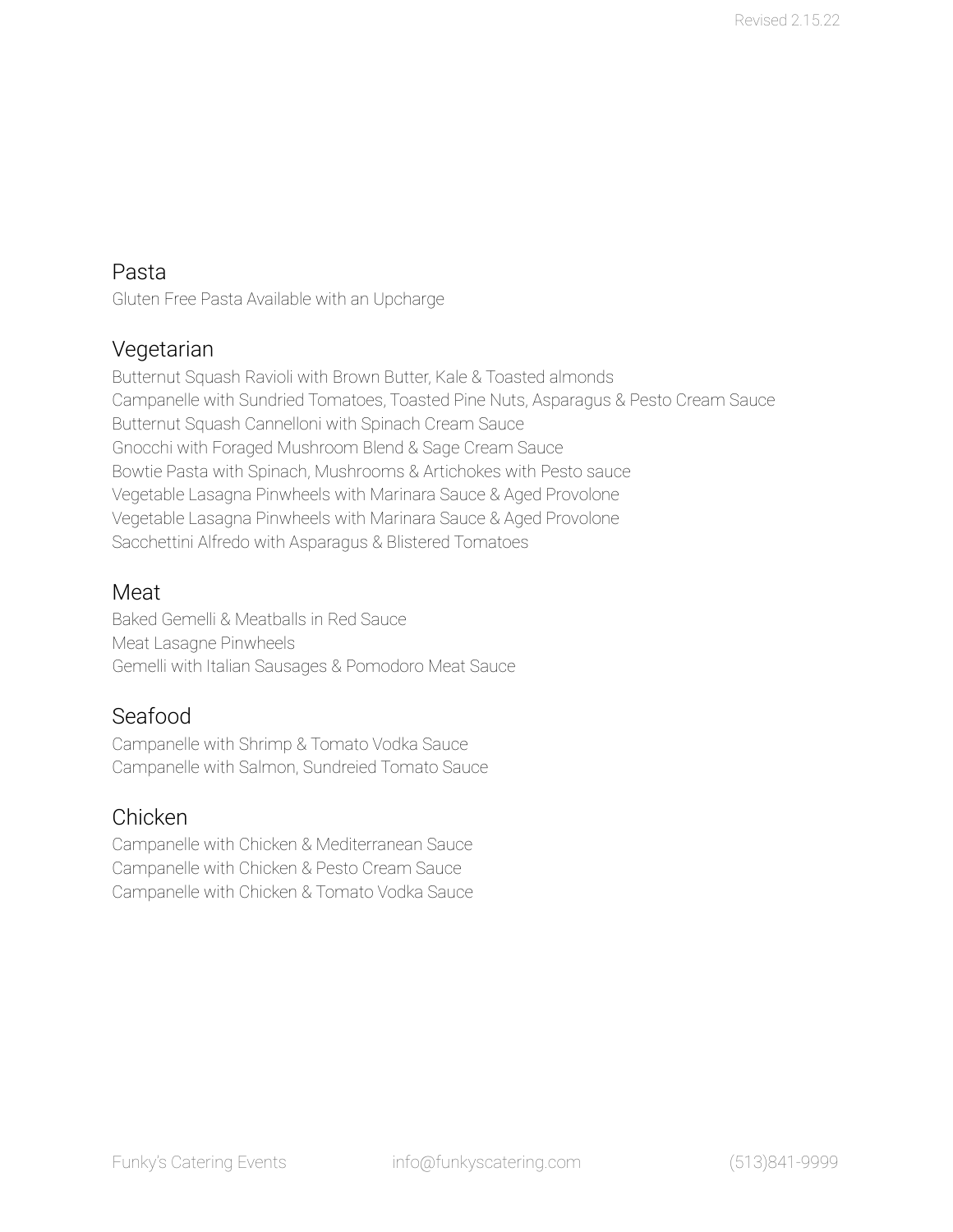## **Stations**

### Pasta\*

Bowtie & Campanelle Pasta Alfredo, Meat, Pesto & Marinara Sauces Grilled Chicken, Italian Sausage, Shrimp, Mushrooms, Peppers, Onions, Zucchini, Artichokes Asparagus, Toasted Almonds, Olives & Shredded Parmesan

## Guacamoles Stand\* (GF)

Tortilla Chips Spinach Con Queso Black Bean Pico, Tomatoes, Jalapeno, Cilantro, Cucumber, Lime & Avocado

## Carolina Grits (GF)

Shrimp, Smoked Chicken, Pulled Pork, Pork Belly Asparagus, Leeks, White Cheddar, Bacon, Hot sauce , Roasted Red Bell Peppers, Sauteed Mushrooms, Caramelized Onions, Chives

#### Garden Market (Not Available for Tastings)

Spring Mix, Romaine & Bibb Lettuces Grilled Chicken, Grilled salmon, Grilled Vegetables Cheddar, Feta, Gorgonzola, Parmesan Cheeses Cucumber, Tomatoes, Carrots, Roasted Red Peppers, Spiced Pecans, Walnuts, Diced Apples Gourmet Grilled Cheese Tomato Basil Bisque

## Mac & Cheese\*

Smoked Gouda, White Cheddar & Traditional Sauces Shrimp, Bacon, Honey Ham, Asparagus, Onions, Leaks, Sundried Tomatoes, Wild Mushroom Blend, Smoked Chicken, Scallions, Pulled Pork

## Risotto\* (GF)

Parmesan Risotto Sauteed Pancetta, Bacon Bits, Smoked Pulled Chicken, Sauteed Shrimp, Sauteed Mushrooms, Sun Dried Tomatoes, Olive Tapenade, Diced Asparagus, Sauteed Leeks, Shredded parmesan Cheese

#### *\*These Station Can Be Upgraded To An Interactive, Made-To-Order stations*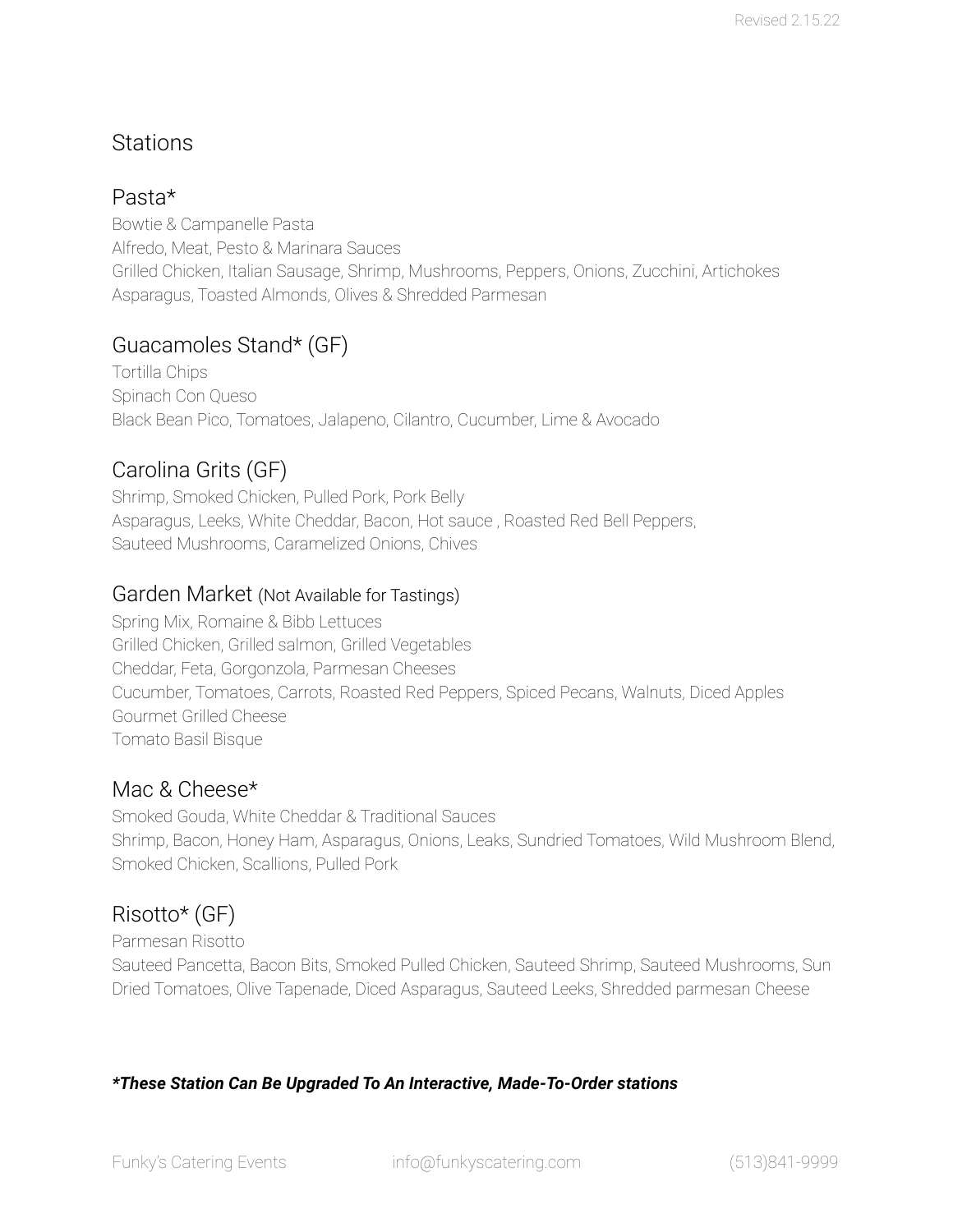## Chef Attended Carving Stations (Not Available for Tastings)

Slow Roasted Prime Rib with au Jus & Creamy Horseradish Grain Mustard Crusted or Lemon Herb Crusted Free Range Organic Turkey Breast Beef Tenderloin (Available for an Additional Charge) Cranberry Chutney & Herb Aioli

## Chef Made To Order Pho

Chicken, Beef & Vegetable Broths Rice, Wheat & Egg Noodles with Fried Wontons Shaved Pork Tenderloin, Sliced Chicken & Shrimp Snow Peas, Bean Sprouts, Shredded Carrots, Leeks, Wild Mushrooms Daikon, Cilantro, Pickled Ginger, Red Peppers & Chilis Vegetable Spring Rolls with Sweet Chili Sauce

### Taco

Corn & Flour Tortillas 'Barbacoa, Carnitas, Fiesta Chicken Queso Fresco, Limes, Pickled Red Onions, Pickled Jalapenos Corn Salsa, Salsa Árbol, Roasted Tomato Salsa, Salsa Verde, Pico de Gallo & Guacamole Cilantro Lime Rice Stewed Black Beans

## Tater Tot

Tater Tots Sour Cream, Bacon Bits, Spinach Chili Con Queso, Ranch Dressing, Pickled Jalapenos Shredded Cheddar, Avocado, Sriracha Ketchup, Canadian Brown Gravy Cincinnati Chili & Montgomery Inn BBQ Sauce

## Chef Made to Order Ramen

Thin Asian Rice Noodles Slow Roasted Pork Tenderloin, Gochujang Chicken, Sous Vide Pork Belly Bahn Mi Thai Marinated Tofu Bahn Mi, Spring Onions, Bamboo Shoots, Corn, Hard Boiled Eggs Hot Chili Oil, Scallion Oil & Garlic Oil

## Fresh Parmesan Pasta Action Station

This is a fresh Action pasta station where we use a Parmesan wheel and make fresh pasta on the station.

2 different toppings-

~grilled chicken with roasted tomatoes and a asparagus

~mushroom and roasted red pepper mix